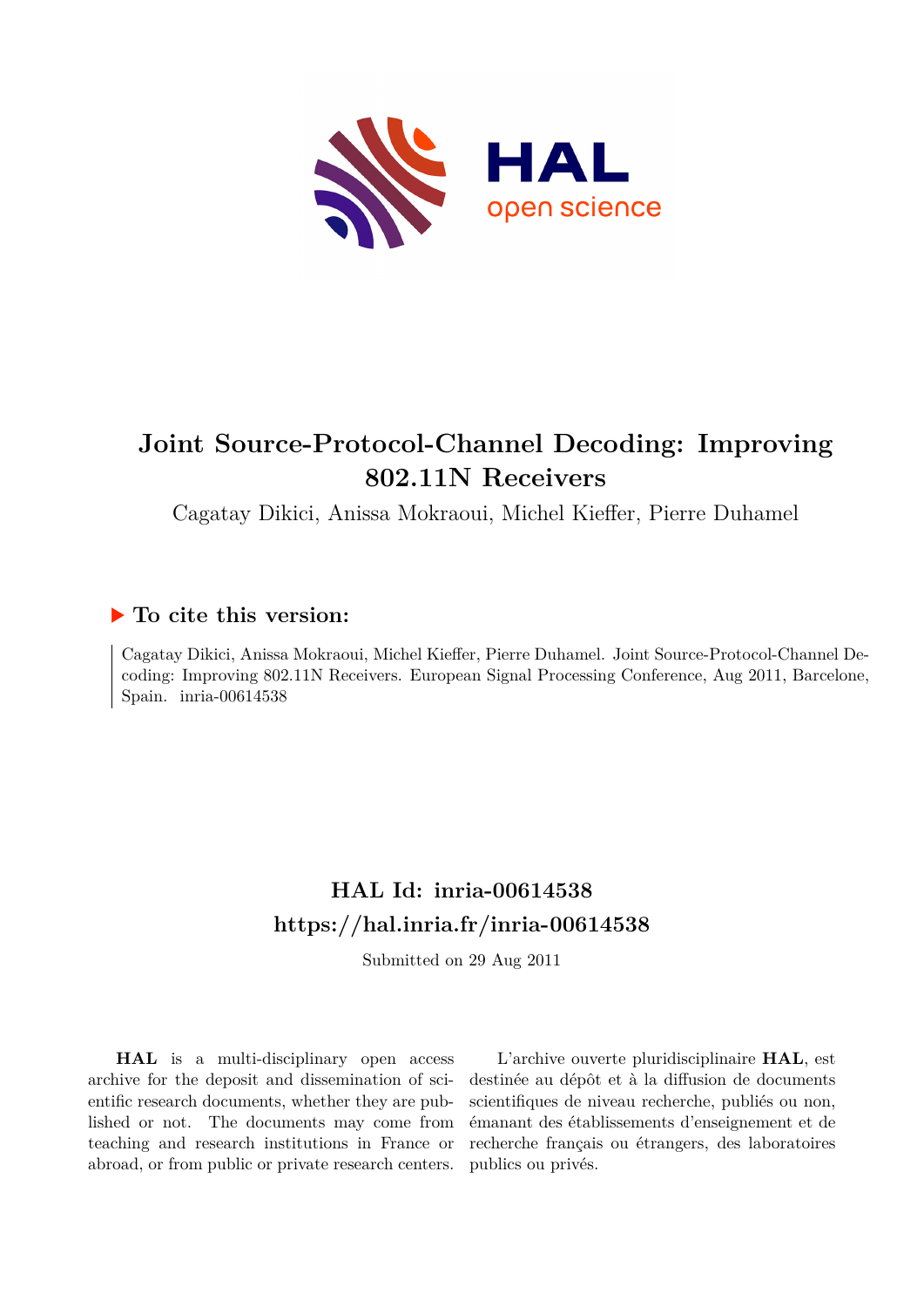## JOINT SOURCE-PROTOCOL-CHANNEL DECODING: IMPROVING 802.11N RECEIVERS

*C¸ agatay Dikici ˘* 1 *, Anissa Mokraoui*<sup>2</sup> *, Michel Kieffer*<sup>1</sup>,<sup>3</sup> *, Pierre Duhamel*<sup>1</sup>

<sup>1</sup>L2S, CNRS – SUPELEC – Univ Paris-Sud, 3 rue Joliot-Curie, F-91192 Gif-sur-Yvette <sup>2</sup>L2TI, Institut Galilée – Université Paris 13, 99 Av. J.-B. Clément, F-93 430 Villetaneuse <sup>3</sup>on leave at LTCI, CNRS – Telecom ParisTech, 46 rue Barrault, F-75 013 Paris

{dikici,duhamel,kieffer}@lss.supelec.fr; {mokraoui}@univ-paris13.fr

## ABSTRACT

This paper combines joint protocol-channel (JPC) and joint source-channel (JSC) decoding techniques within a receiver in the context of wireless data transmission. It assumes that demodulation and channel decoding at physical (PHY) layer can provide soft information about the transmitted bits. At each layer of the protocol stack, JPC decoding allows headers of corrupted packets to be reliably decoded and soft information on the corresponding payload to be forwarded to the correct upper layer. When reaching the application (APL) layer, packets may still contain errors and are JSC decoded, exploiting residual redundancy present in the compressed bitstream, to remove part of the residual errors. The main contribution of this paper is to show that these tools may be efficiently combined to obtain *i*) reliable protocol layers permeable to transmission errors and *ii*) improved source decoders. Performance is evaluated using an OMNET++ simulation for the transmission of compressed HTML files (HTTP 1.1) over a standard RTP/UDP-Lite/Ipv6/MAC-Lite/802.11n-PHY protocol stack, only the receiver is modified. For a given packet error rate, the proposed scheme provides gains up to 2 dB in SNR compared to a standard receiver.

#### 1. INTRODUCTION

The widely used OSI layered model partitions networking tasks into distinct layers [16]. This facilitates network design, since each layer has not to be aware of the information introduced by other layers, allowing heterogeneous contents to be delivered via the same communication network. Moreover, each layer, assuming that the lower layers behave perfectly, attempts to provide perfect information to the upper layers. For that purpose, error-detecting codes (CRC or checksums) protecting essentially headers (and sometimes the payload) have been introduced at various places of the protocol stacks. They are combined with retransmission mechanisms (when feasible) for data packets deemed as corrupted. Moreover, since the layers work independently, but sometimes require the knowledge of identical (or correlated) information, some redundancy may be found, essentially in the packet headers that are processed at each layer. This redundancy has been recognized and used for example in ROHC [6] for reducing the header lengths. However, this redundancy can also be used for a better reception of the headers, therefore reducing the number of rejected (and possibly retransmitted) packets.

The role of Joint Protocol-Channel (JPC) decoding is to make an efficient (and joint) use of the redundancy present in the protocol layers as well as the redundancy introduced by the channel coding in order to obtain optimal receiver performance. Recently, JPC decoding techniques have been applied to perform Reliable Packet Header Estimation (RPHE) [17, 21, 19, 20]. Using JPC decoding, corrupted packets, which would be dropped at intermediate layers of the protocol stack by classical receivers, now may reach the APL layer [15, 22]. Even if they are still corrupted, the residual redundancy present in the compressed bitstream may be exploited by JSC decoding techniques to remove residual errors, see [10] and the references therein. These techniques do not need any change in the structure of the transmitted signal, since JPC and JSC decoding is performed within the receiver. The ability to use these tools in the context of existing standards makes it potentially very practical.

However, to the best of our knowledge, the performance gains obtained when implementing simultaneously JPC and JSC decoding techniques have not yet been evaluated in a realistic receiver. Several issues have to be addressed. First, soft-output demodulators and channel decoders [5] have to be used to get soft information about the transmitted packets (*a posteriori* probabilities or loglikelihood ratios). RPHE has to be performed at each layer of the protocol stack. Soft bit information has to be transmitted between layers of the protocol stack [22]. Aggregated packets have to be reliably delineated [7, 3]. Finally, JSC decoding has to be performed at APL layer.

This paper addresses several of previously mentioned issues and considers the reliable transmission of source-coded contents encapsulated in RTP/UDP-Lite/IPv6/MAC-Lite/PHY-802.11n headers over an AWGN channel with Rayleigh fading. Soft demodulation and channel decoding, RPHE in all protocol layers, transmission of soft information between layers, and JSC decoding of compressed HTML files [11] have been implemented in an OMNET++ simulator [25].

Section 2 briefly recalls the principles involved in JPC decoding for RPHE and in JSC decoding. Section 3 introduces the considered protocol stack in which JPC and JSC decoding have been implemented, as described in Section 4. Simulation results are reported in Section 5 before drawing some conclusions in Section 6.

### 2. JOINT PROTOCOL-CHANNEL AND SOURCE-CHANNEL DECODING

This section briefly recalls estimation techniques used to perform JPC decoding for RPHE within the protocol stack and JSC decoding at APL layer. See [10] for more details.

#### 2.1 JPC decoding

At any layer *L* of the protocol stack, packets have more or less the same structure. For example, the *n*-th packet at layer *L* consists of a header  $h_n$  and a payload  $x_n$ . The header  $h_n$  may be partitioned into up to four fields (not necessarily contiguous), depending on their properties. The *constant* field k*n* contains all bits which either do not change from one packet to the next one (they are fully determined by the standard) or which may be perfectly predicted from previously correctly decoded headers (from layer *L* or from other layers). The *unknown* field  $\mathbf{u}_n$  contains data which cannot be predicted but are important for the correct processing at Layer *L*. The protocol may be such that the values taken by  $\mathbf{u}_n$  are restricted to a set  $\Omega_n$ , where  $\Omega_n$  is determined from the various sources of redundancy of the protocol stack. All bits of the header which are not fully determined and are not instrumental for the processing of the packet at Layer  $L$  are gathered in the *other* field  $\mathbf{o}_n$ . Finally, an optional Header Error Check (HEC) field c*n* is often evaluated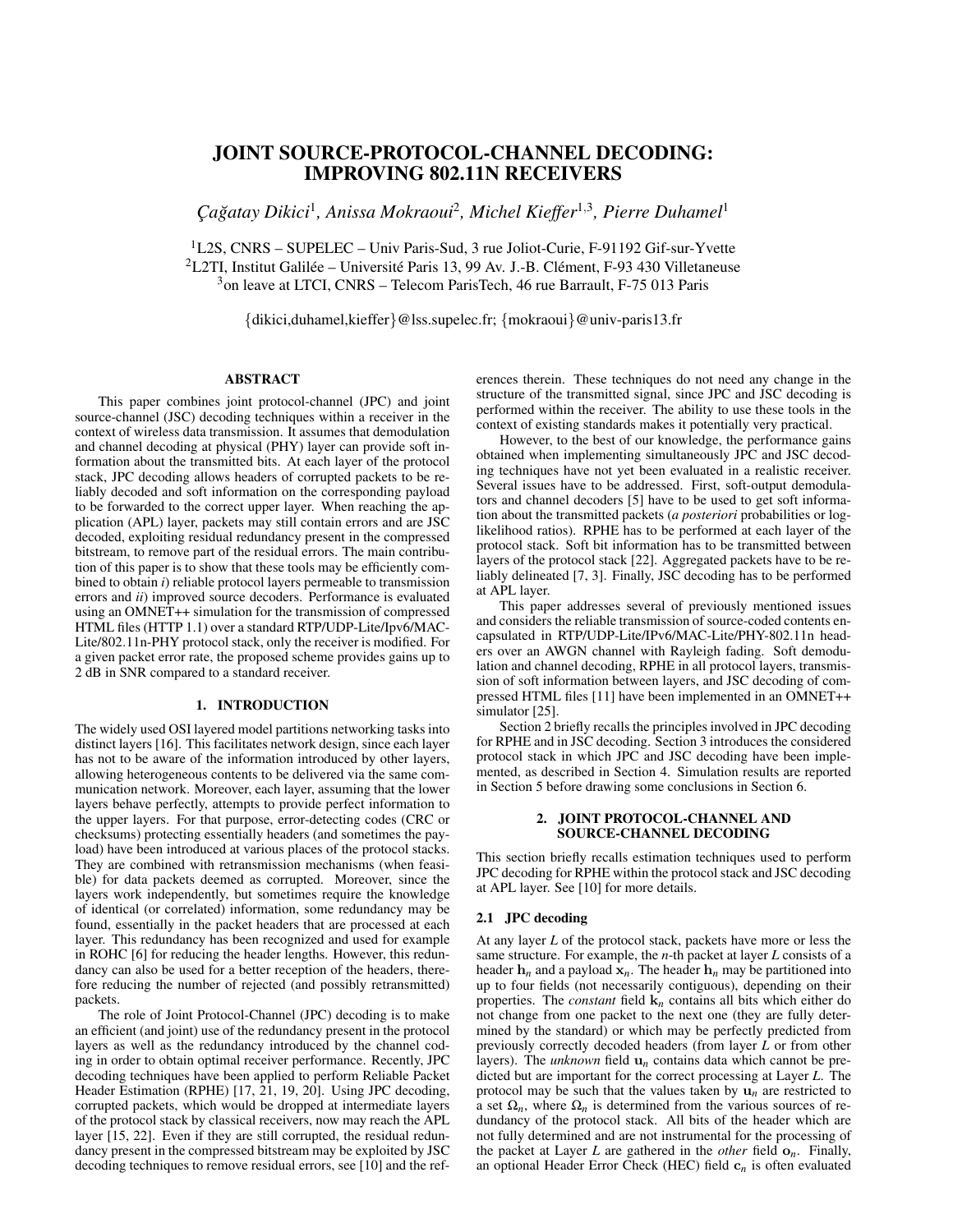from some or all previously mentioned bits and (possibly) from the packet payload  $x_n$  by some (CRC or checksum) encoding function

$$
\mathbf{c}_n = \mathbf{f}(\mathbf{k}, \mathbf{u}_n, \mathbf{o}_n, \mathbf{x}_n). \tag{1}
$$

Assume that soft bit information  $y = [y_k, y_u, y_o, y_x, y_c]$  has been provided to Layer *L* on the header fields and on the payload by the channel decoder of the PHY layer or by Layer *L*−1. The RPHE considered in [19, 20] consists in evaluating the MAP estimate

$$
\widehat{\mathbf{u}}_n = \arg \max_{\mathbf{u} \in \Omega_n} p(\mathbf{u}|\mathbf{k}, \mathbf{y})
$$
 (2)

of  $\mathbf{u}_n$  taking into account **k** and the soft information **y**. Assuming that the HEC does not consider  $x_n$  and that all  $u \in \Omega_n$  are equally probable *a priori*, one gets

$$
\widehat{\mathbf{u}}_n = \arg \max_{\mathbf{u} \in \Omega_n} p(\mathbf{y}_u | \mathbf{u}) \sum_{\mathbf{o}} p(\mathbf{o}) p(\mathbf{y}_o | \mathbf{o}) p(\mathbf{y}_c | \mathbf{f} (\mathbf{k}, \mathbf{u}, \mathbf{o})) \tag{3}
$$

A reduced-complexity optimal algorithm for evaluating (3) with a complexity  $O(\ell({\bf o}_n) 2^{\ell({\bf c}_n)})$ , where  $\ell({\bf z})$  is the length of the vector  ${\bf z}$ , has been proposed in [19] when the HEC is a CRC and in [20] when it is a checksum. Suboptimal algorithms achieving a complexityefficiency trade-off have also been proposed in [19, 20].

Once  $\mathbf{u}_n$  has been estimated, the header may be processed at Layer *L* and  $y_x$ , containing the soft information about the bits of the packet at layer  $L+1$  is forwarded to that layer. Floating-point numbers to represent soft information may be forwarded between layers. When Log-likelihood ratios (LLRs) are transmitted, quantized LLR values on 3 or 4 bits are accurate enough and significantly reduce memory requirements, see [22].

Note that no JPC decoding is performed on packets which CRC or checksum is valid. The more complex JPC decoding process is only applied to packets which header has been deemed as erroneous. With good channel conditions, JPC is then only seldom used.

#### 2.2 JSC decoding

Assume that the *n*-th packet has reached the APL layer, where it has to be processed by the source decoder. This packet may still contain errors, since CRCs and checksums at lower layers have been used to help RPHE. The decoded content  $\mathbf{d}_n$  has to be reliably estimated. It corresponds to the payload  $x_n^{APL}$  for which soft bit information  $y_{x,n}^{\text{APL}}$  is provided by the lower protocol layer. For that purpose, residual redundancy left by the source coder in the compressed bitstream may be exploited. This redundancy may come from the syntax of the codewords, the semantic of the bitstream, and from the packetization process, see [10]. This redundancy translates into the fact that  $x_n^{APL}$  can only take a limited number of values within a set denoted as  $\Omega_{x_n}$ . A MAP estimate of  $x_n^{APL}$  may then be obtained from  $y_{x_n}^{APP}$  and  $\Omega_{x_n}$  as

$$
\widehat{\mathbf{x}}_{n}^{\text{APL}} = \arg \max_{\mathbf{x} \in \Omega_{x_n}} P(\mathbf{x} | \mathbf{y}_{x_n}^{\text{APP}})
$$
(4)

In some cases, it is possible to structure the sequences belonging to  $\Omega_{x_n}$  with a multi-dimensional trellis. Efficient channel-decoding techniques such as the Viterbi or BCJR algorithms [5] may then be employed to evaluate  $\hat{\mathbf{x}}_{n}^{\text{APL}}$ . With content-adaptive data compression techniques, such as the CABAC, the CAVLC, or the deflate alsion techniques, such as the CABAC, the CAVLC, or the deflate algorithm [8], the number of states of the trellis may be prohibitively large. Nevertheless, in such cases, it is usually possible to determine whether a sequence  ${\bf x}$  does not belong to  $\Omega_{x_n}$  or does not correspond to a prefix of a sequence in  $\Omega_{x_n}$ . This allows to use decoding algorithms such as the stack or the M-algorithm [4].

Iterative decoding may be considered when it is possible to get extrinsic information at APL layer, which is easy when the BCJR decoder is used. Soft output sequential decoders such as the softoutput M-algorithm (SOMA) [26] or the soft-output stack algorithm



Figure 1: Encapsulations on top of 802.11n

[23] may also be employed. The role of the outer code may be played by a CRC or a checksum, *e.g.*, at UDP layer or by the channel code at PHY layer. The price to be paid in the second case, is a large amount of additional soft information and decoded headers which have to be forwarded to the APL layer.

## 3. CONSIDERED PROTOCOL STACK

JSC decoding of various types of data has been considered: still images, video, audio, and HTML files. In this paper, we considered the transmission of HTML files over an 802.11n WiFi network [2], with an RTP/UDP-Lite/Ipv6/MAC-Lite/802.11n-PHY encapsulation, see Fig. 1. Clearly, HTML is usually combined with TCP/IP, but RTP/UDP/IP facilitates the implementation of a permeable protocol stack (thanks to UDP-lite [18]), since no retransmission of erroneous packets has to be considered at UDP layer, contrary to the connection-oriented TCP. Moreover, this may also give some insights on the behavior of the combination of JSC decoders of video contents after JPC decoding.

#### 3.1 Transmitter side

At transmitter side, the APL layer compresses the HTML file with deflate [8] and supplements the data with the appropriate Zlib header and tail information [9]. The packet is then delivered to the RTP layer. In order to specify the compressed HTML content, the RTP layer fixes the 7 bits of the *payload type* field value to an unassigned value in [24] (between 35 and 71).

The UDP-Lite layer [18] encapsulates the RTP packet specifying the *source port* and *destination port* fields, such that the *source port* corresponds to the HTTP port 80, and the *destination port* to a value which is not known at the receiver, The *checksum coverage* field is fixed to 24 (bytes): the 16 bits of the checksum covers the 8 bytes of the UDP-Lite header and the 16 bytes of the considered RTP header. Then, the IPv6 layer adds the appropriate addressing and header information. Here, it is assumed that the source and destination are located in the same subnetwork hence the first 12 bytes of the IPv6 source and destination addresses are identical. According to the UDP-lite specifications [18], the IPv6 pseudo-header is protected by UDP-checksum, which corresponds to the source and destination IPv6 addresses [12].

The MAC-Lite layer is a MAC layer [2] where the 32 bit MAC CRC covers only the 802.11n MAC header.

At PHY layer, IEEE 802.11n defines three PHY frame formats. The HT-mixed (HT for *High Throughput*) format has been chosen since the packets are transmitted with a preamble which is compatible with the legacy 802.11a/g. In HT-mixed format, the PHY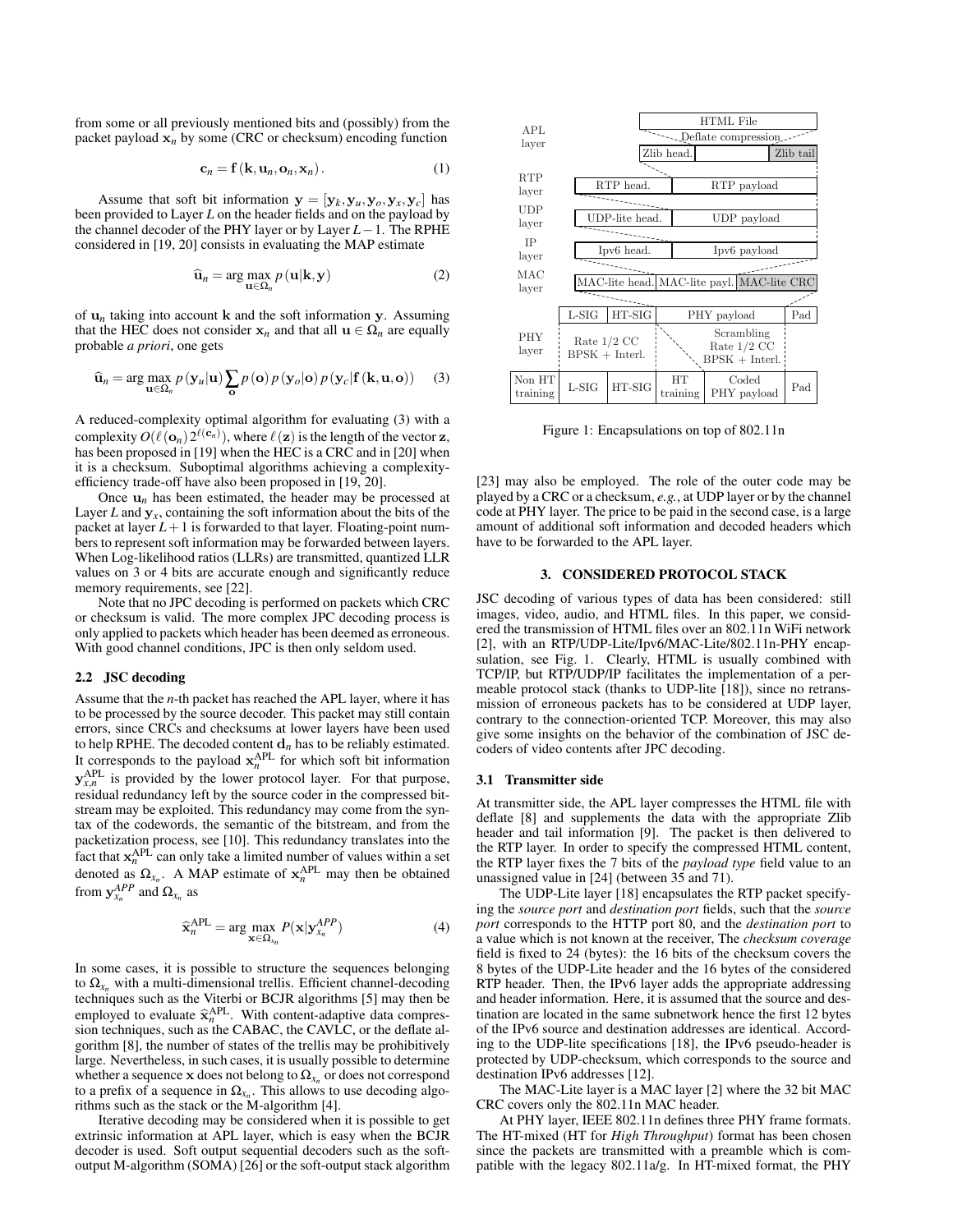

Figure 2: PHY header format in 802.11n standard



Figure 3: MAC-Lite packet format

payload is first supplemented with 3 bytes *Legacy Signal* (L-Sig) header and 6 byte HT-Sig header [2, S-20.3.9.2].

The L-Sig and HT-Sig headers are encoded separately using a convolutional code with generator polynomials  $g_0 = (133)_o$ ,  $g_1 =$  $(171)$ <sub>o</sub>, and a block interleaving follows as described in [2, S-17.3.5].

The PHY payload is first scrambled [2, S-20.3.10.2]. Then a *Modulation and Coding Scheme* (MCS) is chosen. Here it is for 6 *Mbps* corresponding to a rate 1/2 convolutional coding scheme with BPSK modulation. The PHY packet is finally interleaved. A *Multiple Input Multiple Output* (MIMO) model with 2 transmitter and 2 receiver antennas is used to transmit the PHY packets over a Rayleigh fading channel.

In this paper, we assume that medium reservation is performed via Carrier Sense Multiple Access with Collision Avoidance (CSMA/CA) [2, S-9.2.5]. The transmitter sends a *Request To Send* (RTS) packet before sending information. If the receiver is not busy, it responds with a *Clear To Send* (CTS) packet to notify that: *i*) the transmitter can send the information and *ii*) all other stations of the same network are informed that the receiver is unavailable.

## 4. REDUNDANCY

The aim of this section is to specify the transmission conditions in order to identify the fields in the various headers which content is known, predictable, or unknown.

Assuming that the CSMA/CA medium reservation succeeds, the receiver has many information about the access point to which it is connected, the duration of the packet it will receive, etc.

## 4.1 802.11n Physical Layer

A 1 bit *parity* field covers the L-SIG header, whereas the HT-SIG header has a 7 bit *CRC* field. In L-SIG, the *Rate* field and the *Reserved* bit are known to the receiver. The receiver has then to estimate the 12 bits of *Length* in L-SIG, the 7 bits of *MCS* and 16 bits of *HTLength* in HT-SIG (see Fig.-3). Since the three unknown fields are related, RPHE is performed jointly on L-SIG and HT-SIG headers using a CRC-based correction algorithm as described in [19, 13].

#### 4.2 MAC-Lite Layer

As explained in Section 3, the MAC-Lite CRC covers only the MAC header. Considering a non-encrypted downlink transmission of ordered MAC data packets with deactivated retransmission and power-save mode, the 2-byte *Frame Control* field is assumed to be known. The 6-byte *Address2* field contains the MAC address of the receiver and is thus known. The 6-byte *Address1* and *Address3* are transmitted during the medium reservation procedure (RTS-CTS) and may be totally deduced by the receiver. Assuming that the access point is connected to a single router and that the router address has been already received in other information packets, the 6-byte *Address4* field may also be predicted by the receiver. The 2-byte *Sequence Control* field contains two parameters: a sequence number and a fragment number. The sequence number represents the value of the current IP packet counter. The fragment number indicates the value of the current MAC data packet counter. In this study, packets are transmitted in order and these parameters can be easily determined: the sequence number is incremented by one for each RTS-CTS and the fragment number is incremented by one for each received MAC data packet, hence can be estimated by the receiver. The last field of the MAC header is reserved for local wireless networks and is composed of 6 bytes of zeros in this study.

Thus, the receiver only estimates the following unknown field (See Fig. 3): 16 bits *DurationID* using RPHE based on the CRC field, as in  $[19]$ .

#### 4.3 RTP, UDP-Lite and IPv6 layers





Since in the encoding scheme, the concatenation of the RTP, UDP-Lite, and pseudo-IPv6 headers is protected with a 16 bit checksum introduced by the UDP-Lite header [18]. RPHE of the headers introduced by the three layers is done jointly. The receiver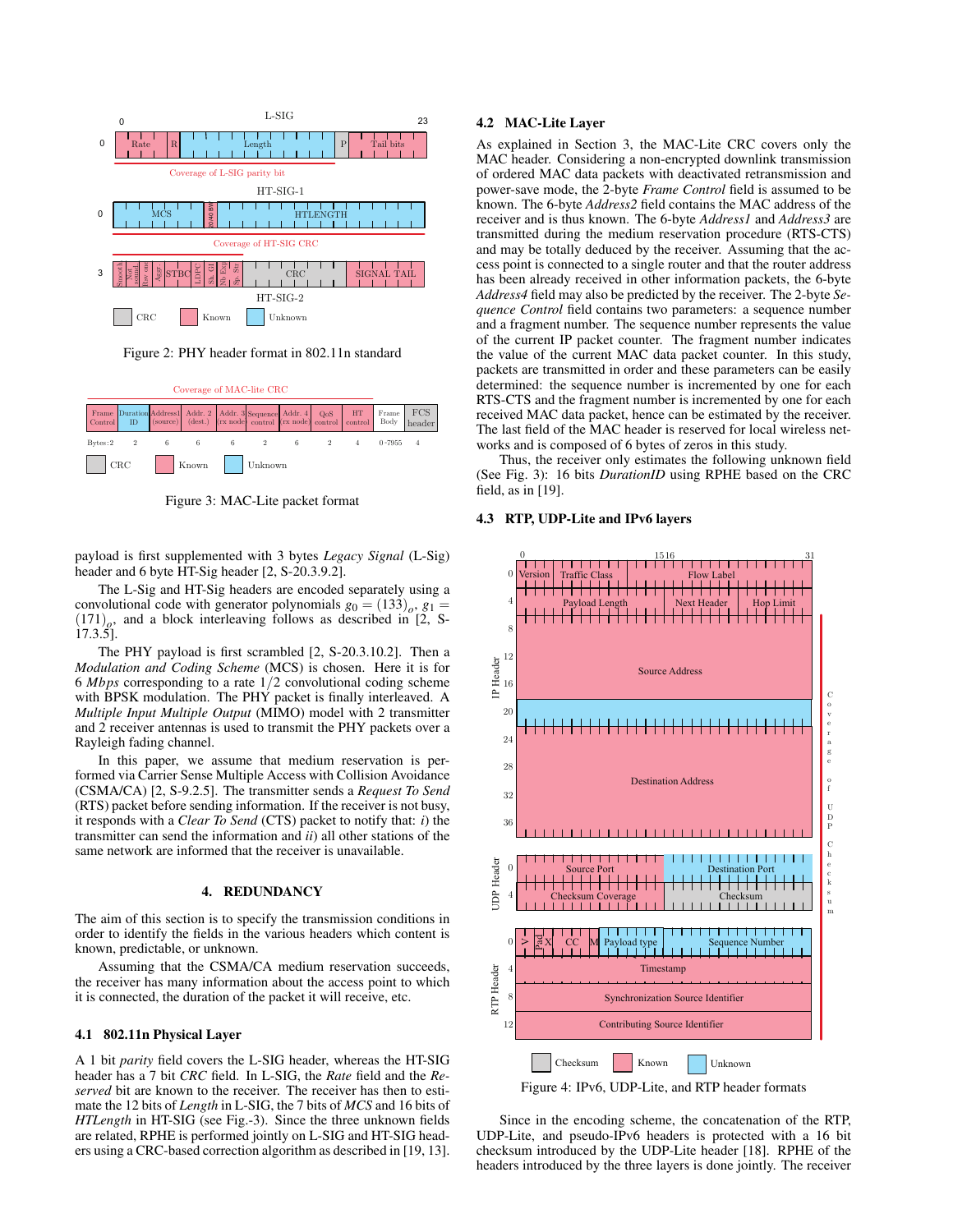determines the known fields using inter and intra-layer redundancy and estimates the following unknown fields (see Fig. 4): the last 32 bits of the *Source Address* field of IPv6, the 16 bits of *Destination Port* of UDP-Lite, the 7 bits of *Payload type*, and the 16 bits of *Sequence number* introduced by the RTP layer. The decoding algorithm based on the checksum field may be found in [20].

## 4.4 Application Layer

From the RTP layer, the receiver knows that the packet it receives contains a compressed HTML file. The decoded file has to be compliant with the HTML syntax as specified in [1]. The set  $\Omega_{x_n}$  introduced in Section 2.2 contains thus all encoded sequences which could be produced by a compliant HTML page provided in [1]. Based on this *a priori* information and on the soft information provided by the lower layers of the protocol stack, a JSC decoder involving a modified soft-output M-algorithm is employed. Iterative decoding with the channel decoder at APP layer is performed, see [14] for more details.

#### 5. SIMULATION RESULTS

This section evaluates the performance of the JPC and JSC decoding schemes previously described via a simulation using OMNET++ [25]. JPC decoding is only performed on packets which CRC or checksum is not valid.

#### 5.1 Channel model

We assume that if the transmitted signal is p, the received signal is  $y = Hp + n$ , where H is the complex channel response matrix which is assumed to be known at the receiver, and n is a complexvalue Gaussian noise distributed as  $\mathscr{CN}(0,\sigma^2I)$ .

#### 5.2 Performance of JPC decoding

The RPHE performance at each layer of the protocol stack is evaluated for several values of  $E_b/N_0$ . The header error rate as a function of  $E_b/N_0$  is given for the PHY, MAC-Lite, IPv6, UDP-Lite, and RTP layers. For each value of  $E_b/N_0$ , enough simulations have been performed to get 100 erroneous headers.

For a target packet error rate of  $10^{-3}$ , JPC decoding for RPHE provides a gain of 1.1 dB for the PHY layer header (see Fig. 5), 2.1 dB for MAC-Lite layer (see Fig. 6), 2.3 dB for IPv6 layer (see Fig. 7), 1.8 dB for UDP-Lite layer (see Fig. 8), and 1.9 dB for RTP layer (see Fig. 9) all compared to a classical decoding scheme.

#### 5.3 Performance of JSC at APL layer

The worldcup.html html file test is available at www.forum.nokia.com/tools. In a first step, as in [14], we assume that all headers of the lower protocol layers were without errors. Therefore, the performance of the HTML file recovery alone is determined, using a plot of the HTML symbol error rate (SER) as a function of  $E_b/N_0$ , see Fig. 10. For a target SER of 10−<sup>4</sup> , the JSC decoding algorithm achieves 0.8 dB gain compared to a standard decoder, see Fig. 10.

Fig. 11 provides the SER at APL layer when JPC has been employed on the noisy packet headers at all layers.

- 1. RPHE and JSC decoding at APL layer;
- 2. RPHE and classical decoding at APL layer;
- 3. Classical header processing and JSC decoding at APL layer;
- 4. Classical header and APL layer decoding.

In average, JPC and JSC decoding provides an improvement of 0.6 dB compared to classical header and APL layer decoding. Fig. 11 shows that for  $E_b/N_0$  between 5 dB and 7 dB, the performance of the robust receiver (RPHE and JSC decoding at APL layer) is better then that obtained by the other three methods. For  $E_b/N_0$  above 7 dB, RPHE and classical header processing perform similarly when combined with JSC decoding. Moreover, the results in terms of SER are similar to those in Fig. 10 where all headers were assumed error-free.



Figure 5: PHY header decoding performance



Figure 6: MAC-Lite header decoding performance

#### 6. CONCLUSION

This paper combines JPC and JSC decoding techniques in a realistic communication context. Within the protocol stack, gain of up to 2 dB may be obtained with JPC decoding techniques compared to classical processing. At APL layer, JSC decoders provide a gain of about 0.8 dB in channel SNR. The gain is moderate due to the little redundancy left in compressed HTML files.

These results are directly applicable to other types of contents: speech, music, or video. JPC and JSC decoding reduces the need for retransmission of damaged packets. Moreover, they are compatible with the existing layered structure of a wireless communication network avoiding therefore modifications of the transmitters.



Figure 7: IPv6 header decoding performance